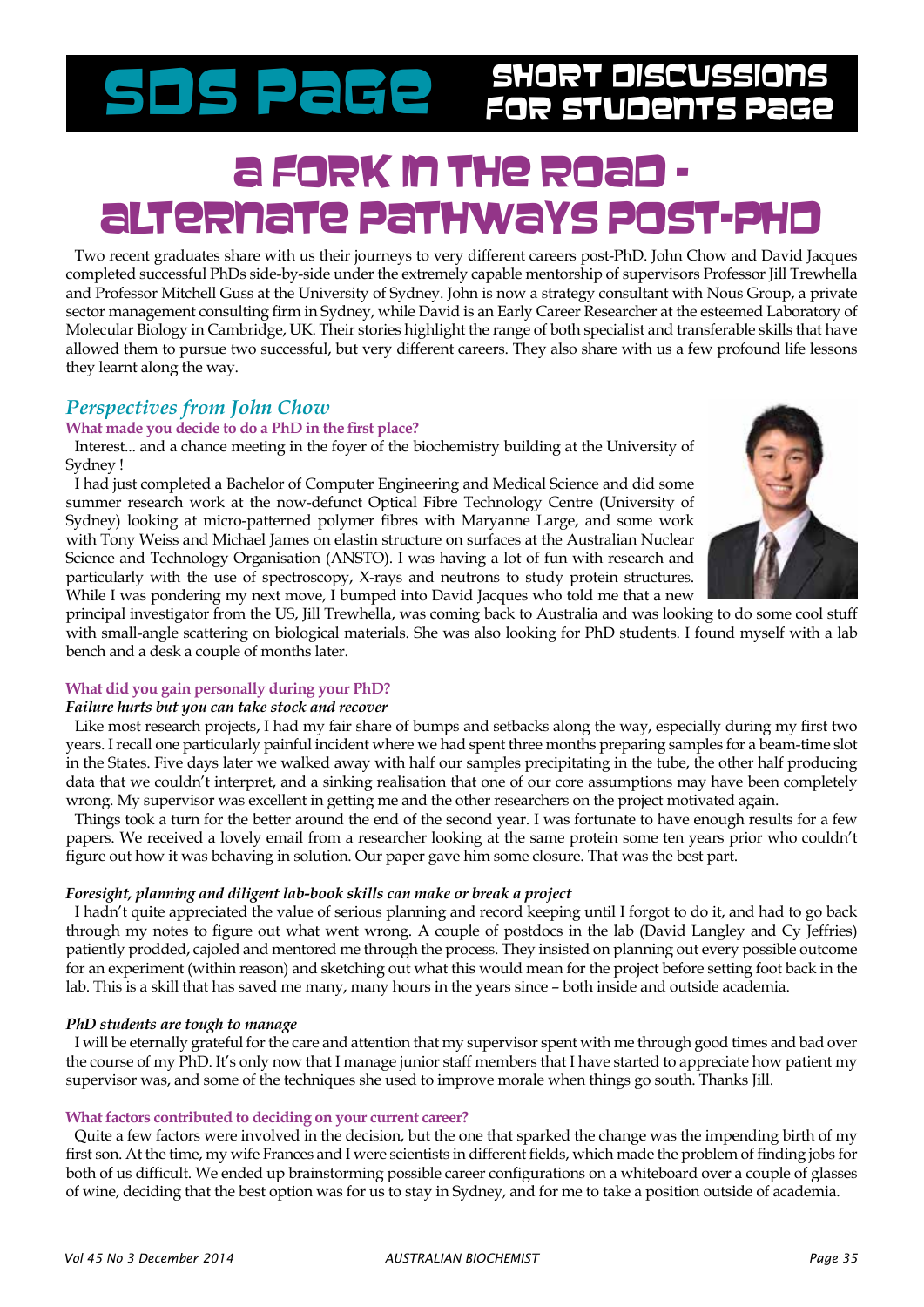#### **How did you end up in your current position?**

In my case, I was fortunate enough to have a few contacts from one of my extracurricular activities that put me in touch with senior people who worked in both finance and consulting. They kindly gave me some pointers on what my options were, where I needed to study, and how to apply for positions. I decided to pursue a career in strategy consulting – we're basically troubleshooters for companies and government agencies – and spent a couple of months studying up on economics, business strategy, and a particular recruitment test for this industry known as the 'case study'.

I basically had no prior knowledge in any of the areas I now work in before applying. I applied for 20–30 jobs in the first month, got a handful of interviews, and a couple of offers. I took up an offer from Nous Group, one of the largest privately-owned management consulting firms in Australia, which specialises in organisational strategy and implementation for large government agencies and regulated industries (e.g. finance, health, human services). I am still there and still enjoying it.

#### **What advice could you give someone looking to follow a similar career?**

Work on your transferable skills, e.g. analysis, writing, statistics, project management. It will help your research and give you a firm foundation if you decide to leave academia.

# *Perspectives from David Jacques*

#### **What made you decide to do a PhD in the first place?**

After second year of my undergrad at the University of Sydney, I was given the opportunity to do a one-year internship at the Australian Nuclear Science and Technology Organisation (ANSTO) in the materials division. Having worked for a year at Australia's only nuclear facility without being allowed to use any of the 'big toys' attached to the reactor, I left with a sense of unfinished business. During my third year at uni, Professor Jill Trewhella arrived at the School of Molecular and Microbial Biosciences and I was offered an Honours project that involved small-angle neutron scattering of proteins. After our first meeting, I left Jill with no doubt as to my position on the use of this particular 'big toy', and that I fully intended to be doing some small-angle neutron scattering. Jill was not put off by my motivation and I had a



fantastic Honours year. At the end there was still enough to do on the project to continue it on to a PhD.

#### **What did you gain personally during your PhD?**

For the first two years of my PhD we did a lot of small-angle scattering experiments and I got a lot of very focused 'technically driven' supervision from Jill. This put me in a position to not only write papers about what we'd done, but also papers about how we were doing it. One of the most satisfying things I did was help draft a document establishing how scattering data needs to be reported in the literature. It has now been adopted by the International Union of Crystallography, and in a strange way it feels like we changed the world the tiniest little bit.

After two years, I moved from scattering to crystallography under the effective supervision of Professor Mitchell Guss. When I was starting out, Mitchell's most common response to any of my questions was, "I could tell you, but then you won't learn anything." When I eventually emerged on the other side having solved a few structures, I felt I at least had a pretty good idea of what buttons to push and why I was pushing them. Now that I've left Sydney, I can appreciate how thorough my training was.

I cannot overstate how much I value the skillset that Jill and Mitchell provided me with. Having supervisors who regarded their students as students and not just 'cheap labour' was something that at the time I did not fully appreciate. It would also be remiss of me not to mention the lab bench tutelage of the postdocs. Dave Langley and Cy Jeffries taught me everything I know in the lab, and showed me that there can be many ways to achieve the same outcome. Also, Andrew Whitten and Anthony Duff showed me that there are people out there who understand the theory and computational side of things way better than I ever will. It's important to know these kinds of people.

#### **What factors contributed to deciding on your current career?**

The key factor was the fact that I wanted to keep doing science. The second was that I have a very supportive partner, Leanne, who was willing to travel to the other side of the world to help me live the dream.

#### **How did you end up in your current position?**

Because of Leanne's job as a speech pathologist, it was important that we considered a postdoc in an English-speaking country that would recognise her qualifications. That pretty much left us with Canada or the UK, and after a visit to the Laboratory of Molecular Biology in Cambridge, I was convinced that that was where I wanted to work.

When it came time to look for postdoc jobs, Mitchell strongly recommended that I put in for an NHMRC CJ Martin Fellowship. When I asked several people I knew (or met at conferences) who they would recommend working for in the